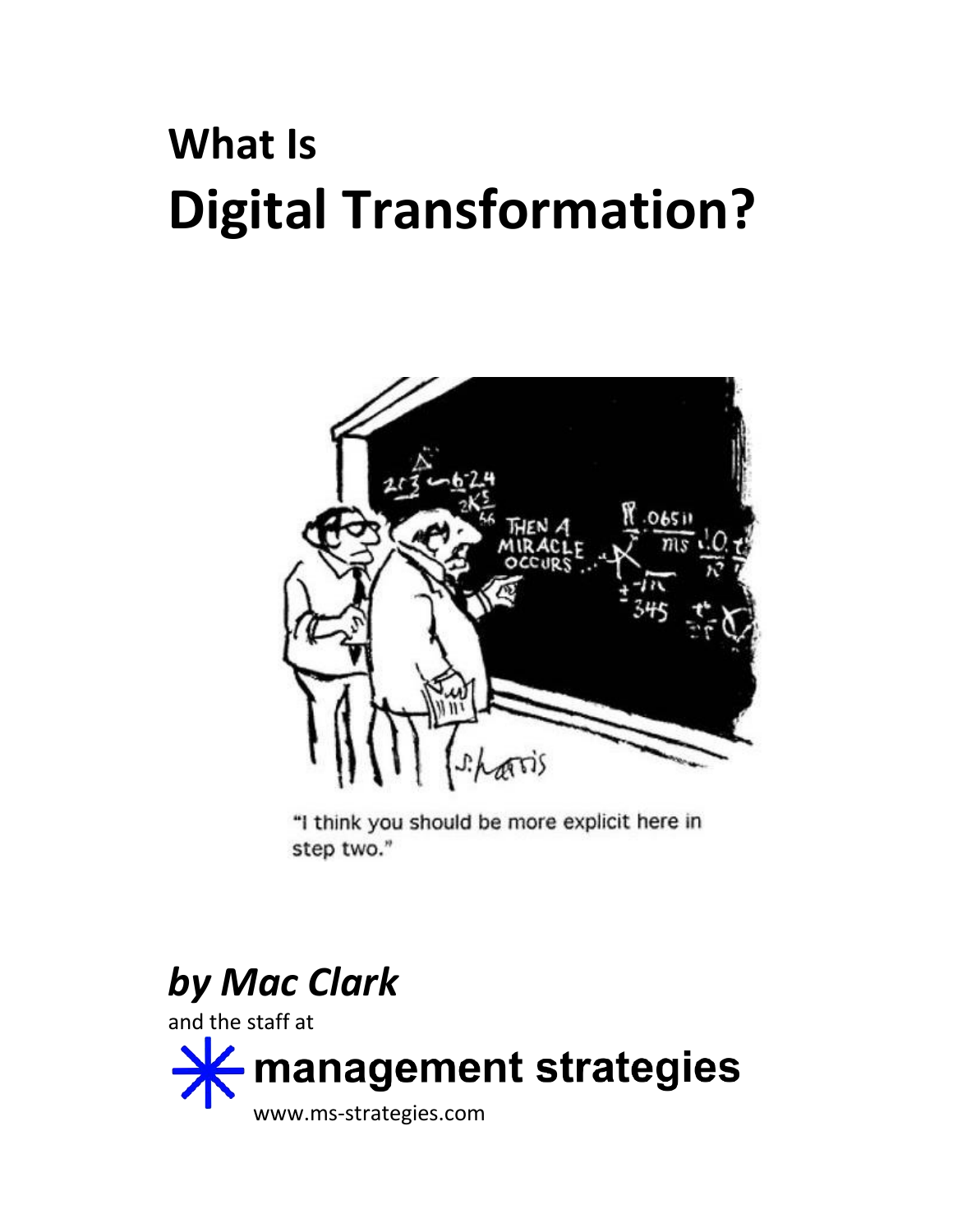# **Table of Contents**

| 1.1 |                                                     |  |
|-----|-----------------------------------------------------|--|
| 1.2 | The Simpler Digital Transformation Objectives5      |  |
| 1.3 |                                                     |  |
|     |                                                     |  |
| 2.1 | Key Business Scenarios and the Operations Engine  8 |  |
| 2.2 |                                                     |  |
| 2.3 |                                                     |  |
| 2.4 | Adding Vendors, Investors, and Regulators10         |  |
|     |                                                     |  |
| 3.1 |                                                     |  |
| 3.2 |                                                     |  |
|     |                                                     |  |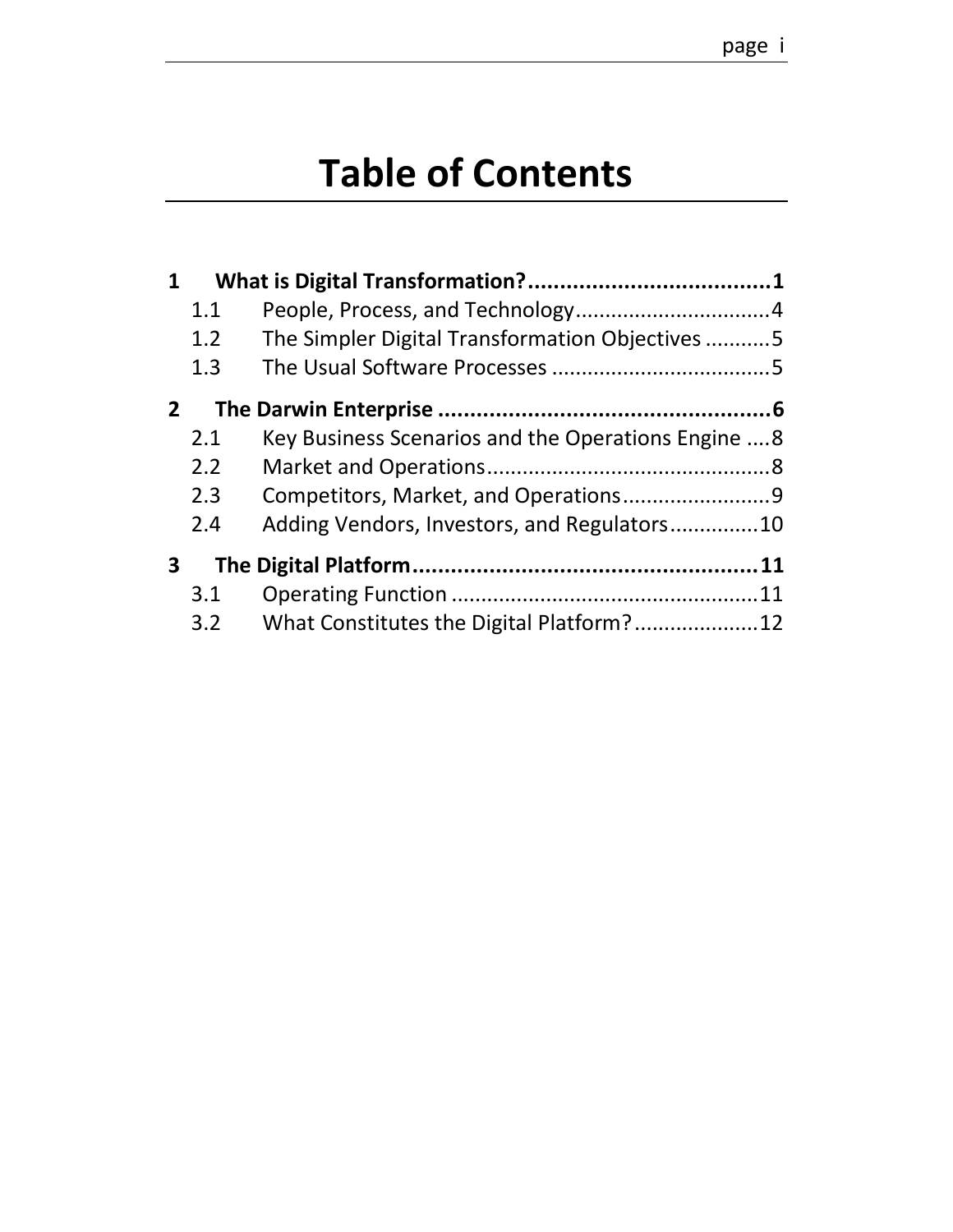# <span id="page-2-0"></span>**1 What is Digital Transformation?**

At a basic level, Digital Transformation is no different than any other form of business transformation. Beyond the basics, however, the differences can be profound. To better understand them, let us look more closely at some of the basics.

From the earliest use of metals in industry and war from at least 5000 BC, through the introduction of advanced digital mechanisms today, human societies have relentlessly exploited new technologies. Each advance has enabled – if not forced – transformations whether of armies or farmers, bankers or blacksmiths, owners or assembly line workers. Transformation is nothing new. Past experiences in this area inform the future.

For the foreseeable future, the magnitude and complexities of technology-driven transformation outstrip all historical challenges. One of the main aims of this document is to try to explain why, and to suggest how we can leverage past experience in planning and executing Digital Transformations today.

It all starts with CHANGE. Every transformation has the purpose of moving an organization from a current position of capability and performance to a new position of greater capability and performance.

In the following, we will explore some of the recurrent themes in Digital Transformations of all sorts. These themes are not speculative. Each one is tried and true. They have been forged in the crucible of competition and tempered in the stress of economic dislocation. One example of reoccurring Digital Transformation themes is "Reduce Costs". (The logic of course is transparent: every dollar trimmed away from costs flows immediately to operating profit.)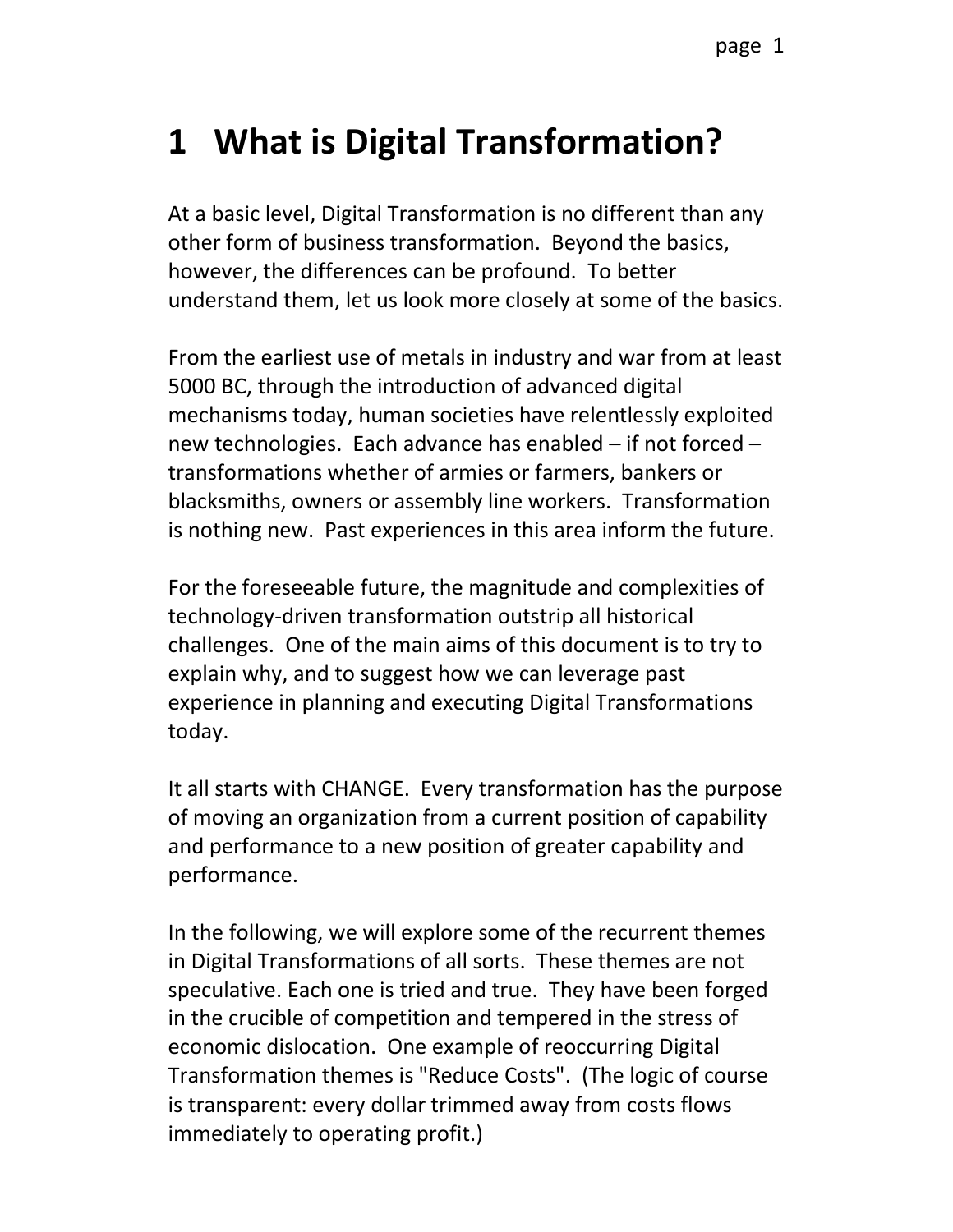page 2

To make such Digital Transformations work well, we need to grasp and understand their essence. Let us think of the organization's starting business condition as the proverbial **Point A**, and its ending condition as the proverbial **Point B**. Transformations solve the challenge of moving the organization from **POINT A** to **POINT B**.

The net change between these two states of affairs we call the delta (or shorthand **∆). ∆** is the difference between where we start from and where we wind up.

This is easy to say, but it is not at all a simple journey. Depending on the sequence of steps to move the organization from **POINT A** to **POINT B**, the effort can yield higher or lower **profits**, higher or lower **risks**, higher or lower of **stress** (wear and tear) on human participants or the business itself.



sync\_folder\..\linkage-action-language.pptx

The bigger the **∆** the more difficult it is to achieve the desired change, and the more necessary it is to have a prudent and effective change management process.

There is nothing simple about it. It involves selecting the best way to move along a large set of strategic directions as well as a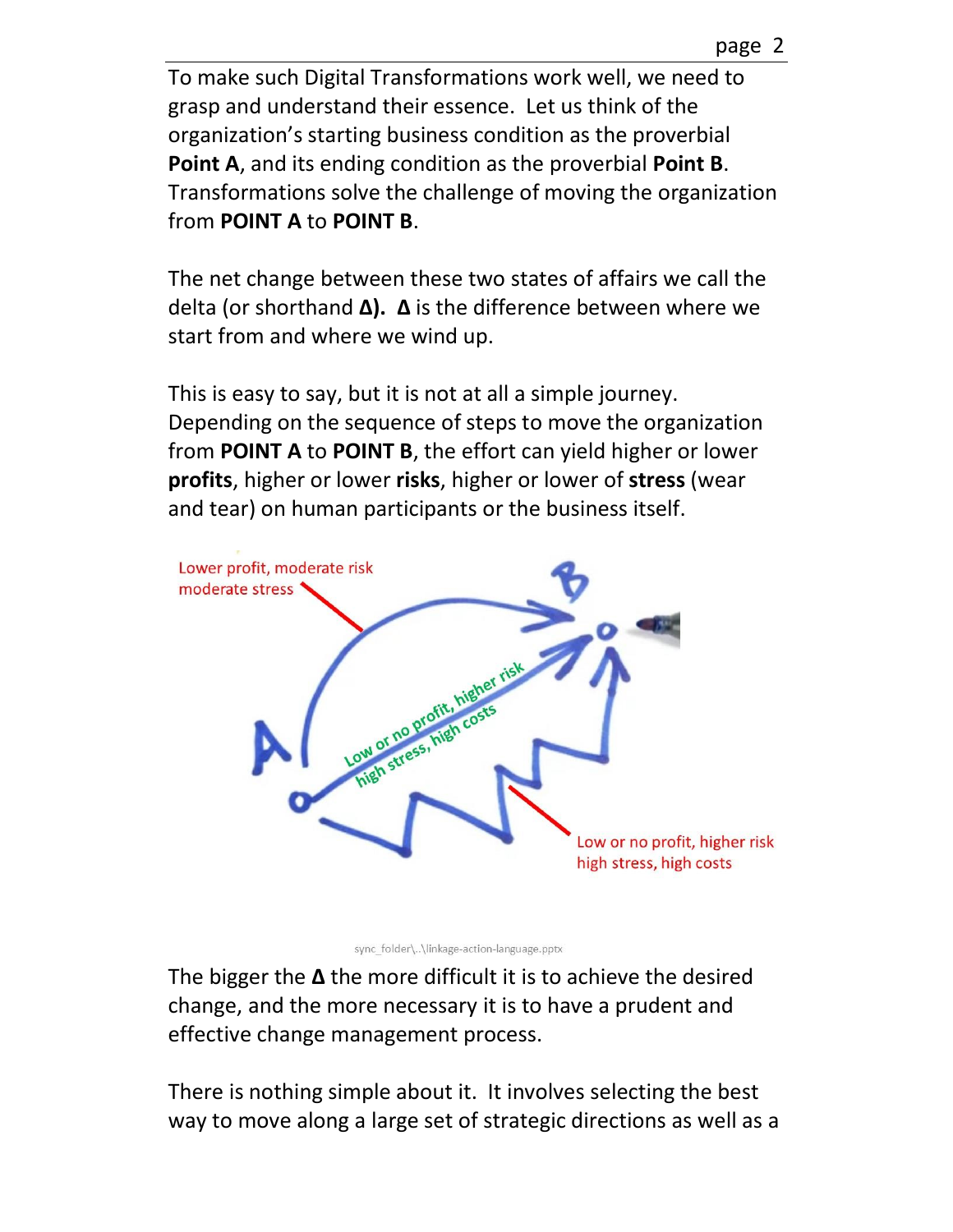wide range of tactical dimensions and directions – some of which may be neither visible nor controllable.

Injecting digital technology into this mix complicates the change process and can lead to a multi-fold increase in the risk of delay, cost overruns, or even outright failure.

Tradeoffs abound:

Any change, any movement, takes place through some variation in processes, or in the people and the decisions they make, or through some differential element of the technology that the organization applies to its business activities. In order of complexity and difficulty, these include the following:

Changes in process, while potentially complex, can be constrained and thus forced to be straightforward.

Changes in people's way of discharging their responsibilities are somewhat more complex than process changes but are bounded by human behavior, by limitations on cognitive capability, and by the scope of each individual's decisionmaking authority. Human behavior is tricky though and can prove extraordinarily difficult to forecast with precision.

Changes in technology are the most unpredictable and difficult of all. They can be radical and complex. The longterm consequences are almost unforeseeable at the outset: Consider atomic weapons or climate change as premier examples.

Technology consequences at the level of individual organizations and governance and operations are no less consequential, being "smaller" only in terms of scale.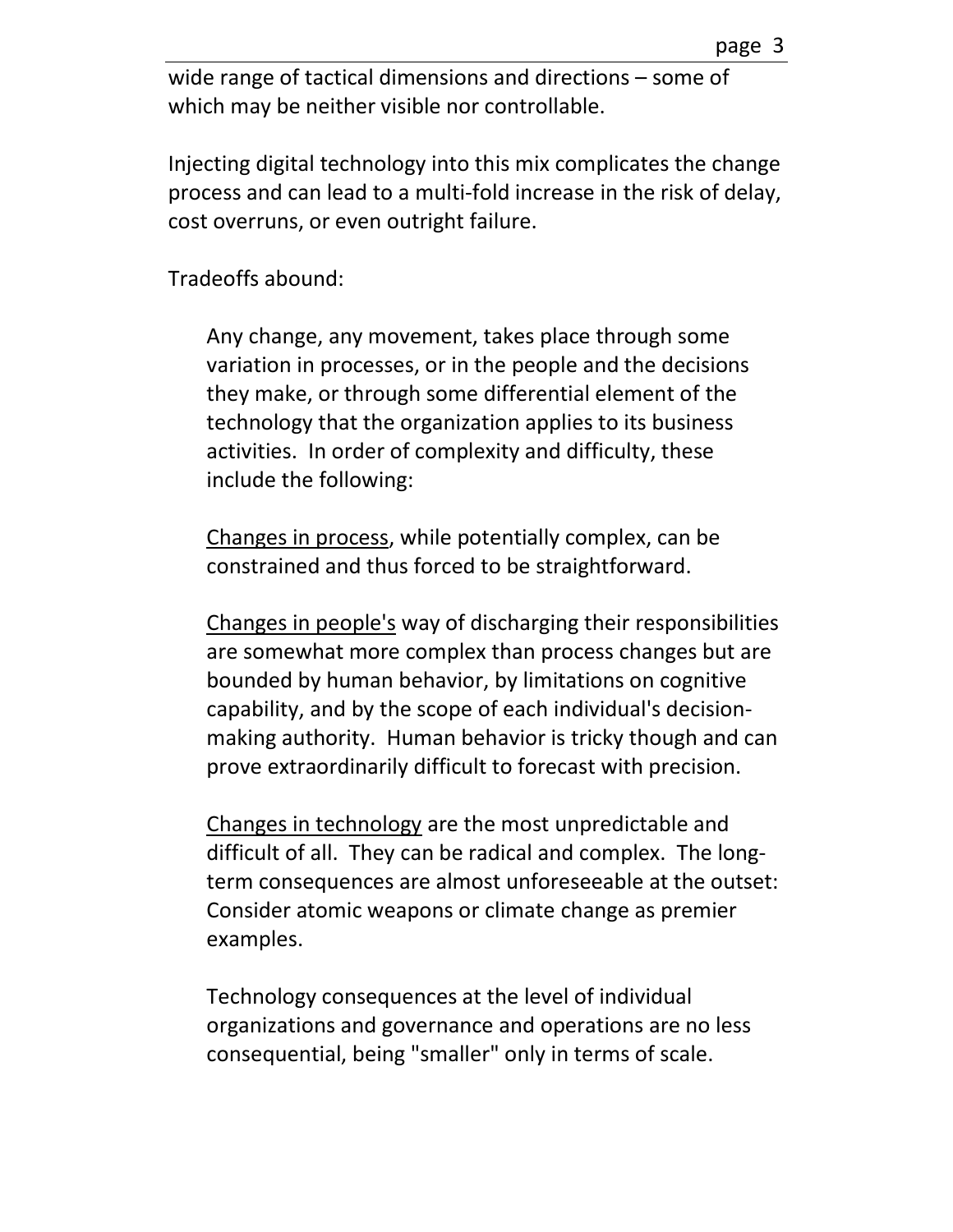#### <span id="page-5-0"></span>1.1 People, Processes, and Technology

Digital Transformation is about mechanisms of change: changes within a framework of **People**, **Processes**, and **Technology** - a framework that most managers find useful.



In this picture, **People** matter most.

Changes in processes force people to acquire new skills and utterly transform, reduce, or expand their decision-making scope in a near magical manner and extent.

Changes in technology are especially impactful. Where technology change is great people must acquire deep knowledge of technology-based features. "Front-line" operating personnel who are interacting with new software or new equipment typically require extensive training. These new features generate process changes, including their relevant procedures, policies, and operational planning.

Of course, these changes spill out into the environment beyond the enterprise. They affect customers, vendors, and regulators, even employees' home life. When they do, they make both implementation as well as evaluation of their effectiveness more difficult and at the same time more essential.

Any change – no matter how large or small – is a transformation. What differs is the degree of complexity and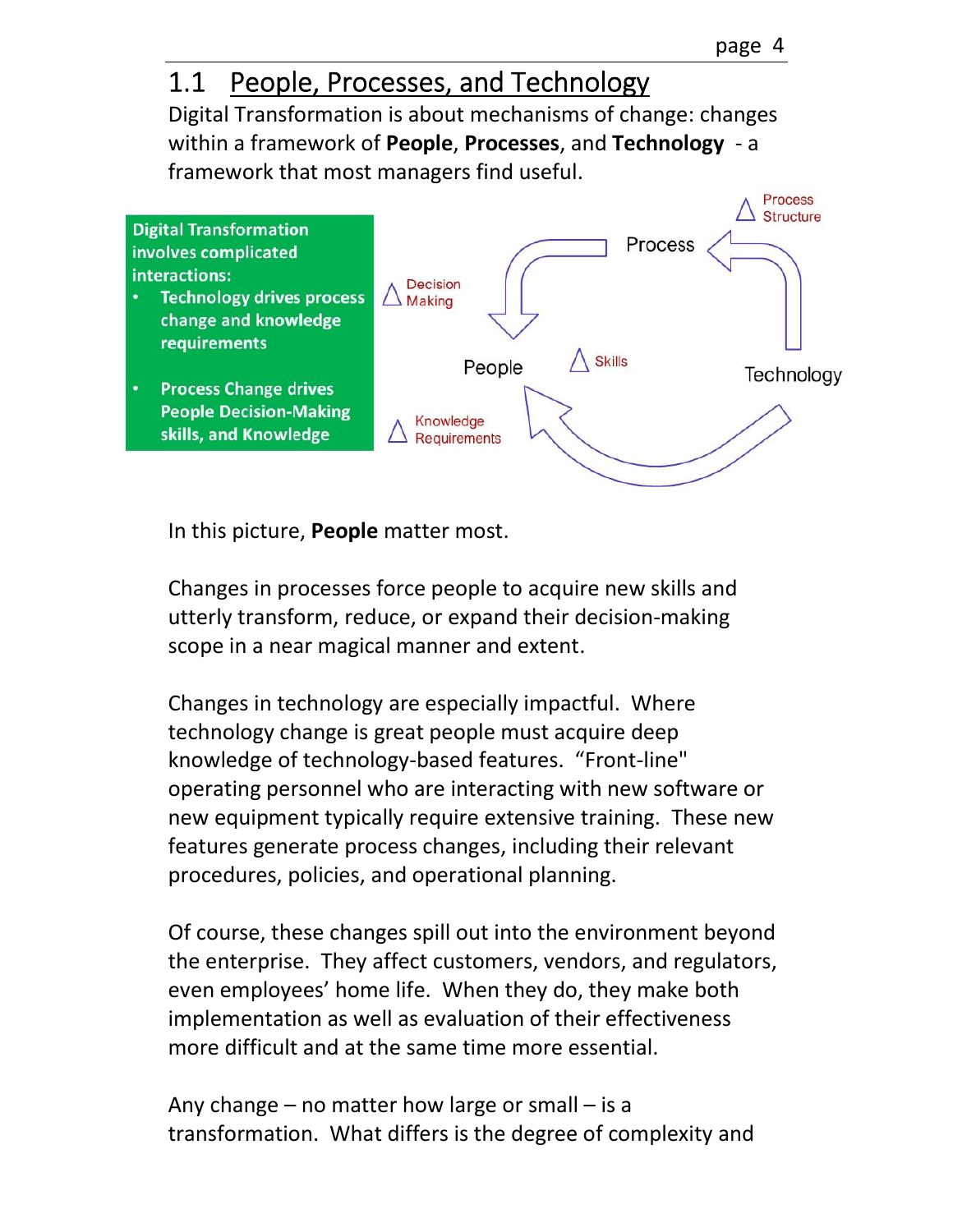the demand on management time and energy to steer the transformation to completion. If we merely move an inspection process step to an earlier point in a sequence of steps, then that transformation has a minor organizational impact. But, if doing so allows catching errors earlier, it can yield a substantial increase in efficiency and net financial gain.

As more moving parts of the operation are modified, the aggregate transformation grows in complexity. Eventually, control mechanisms are needed (i.e., change management) to keep the evolving transformation on track.

## <span id="page-6-0"></span>1.2 The Simpler Digital Transformation Objectives

Some of the more frequently occurring objectives are below.

- Reduce costs
- Reduce time-to-market
- Reduce cycle times
- Reduce error
- Reduce touchpoints
- **Remove human interactions**
- Simplify human interactions
- Gain data that will be useful downstream (possibly much later downstream)
- Increase Revenue

## <span id="page-6-1"></span>1.3 The Usual Software Processes

Although Digital Transformation spans a broad spectrum of concepts, the actual processes for creating software to support it are not different at all from more common, existing approaches. The same challenges, risks, and complexities exist. There is no magic.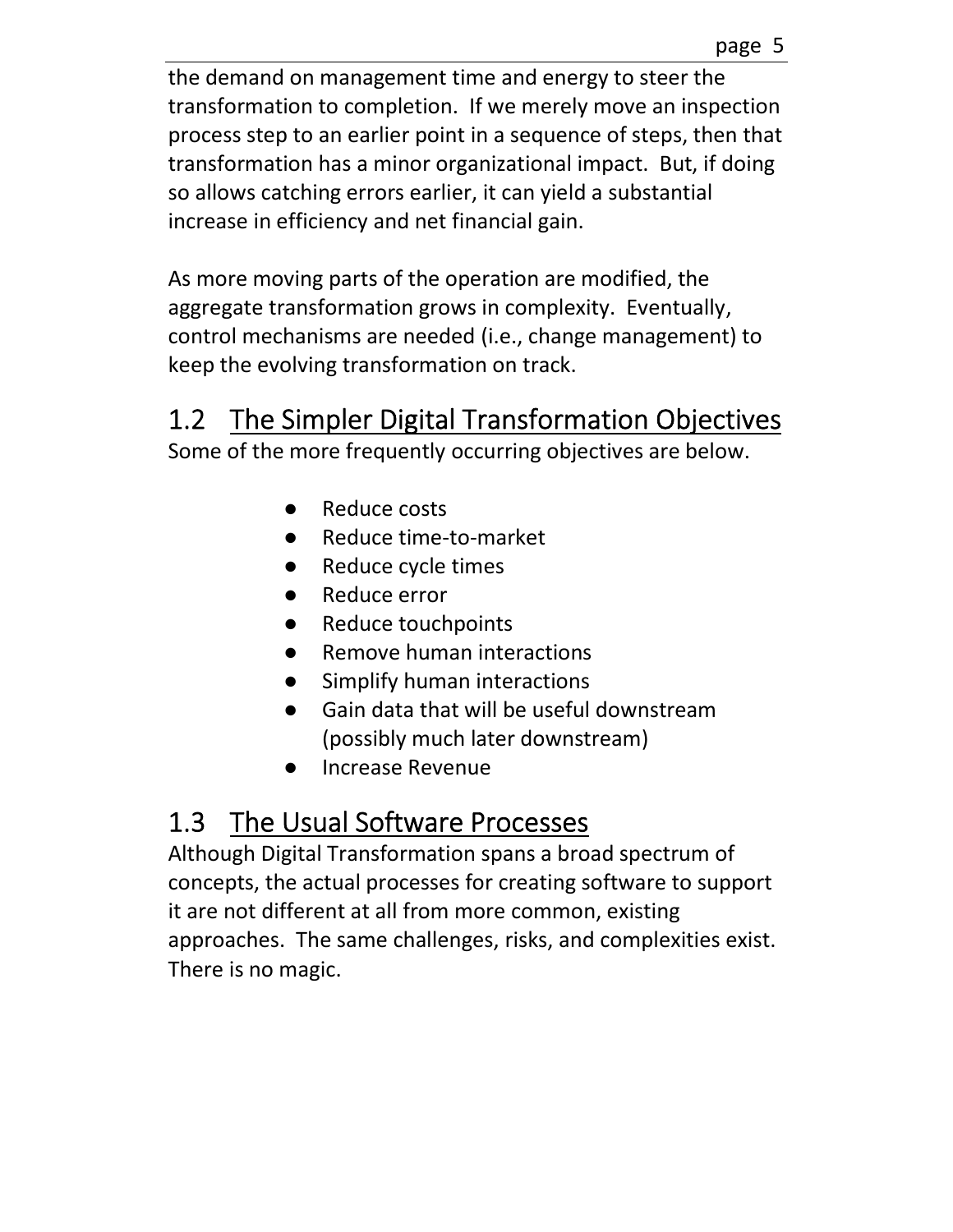# <span id="page-7-0"></span>**2 The Darwin Enterprise**

A business enterprise is a connected, networked Darwinian organism of great production capability, and usually great complexity. Like all Darwinian organisms, an



enterprise is in a constant struggle to acquire resources necessary for survival and growth and to defend itself against attack by competitors. It utilizes **PROCESSES**, **PEOPLE**, and **TECHNOLOGY** to do so.

#### **PROCESSES**

are the dynamical mechanisms by which the Darwinian enterprises carry out economic activity (as well as political, educational, and philanthropic activity).

PROCESSES include assets, .e.g., machines, buildings, patents, and other resources and activities that support the business.

PROCESSES then encompass the "planning and determination" of configuring and deploying those assets and operating them most effectively.

#### **PEOPLE**

drive and sustain processes. They apply deep reasoning to implement processes and the individual process steps that comprise them.

PEOPLE are also effective when automated agents (machines and computer programs) cost too much to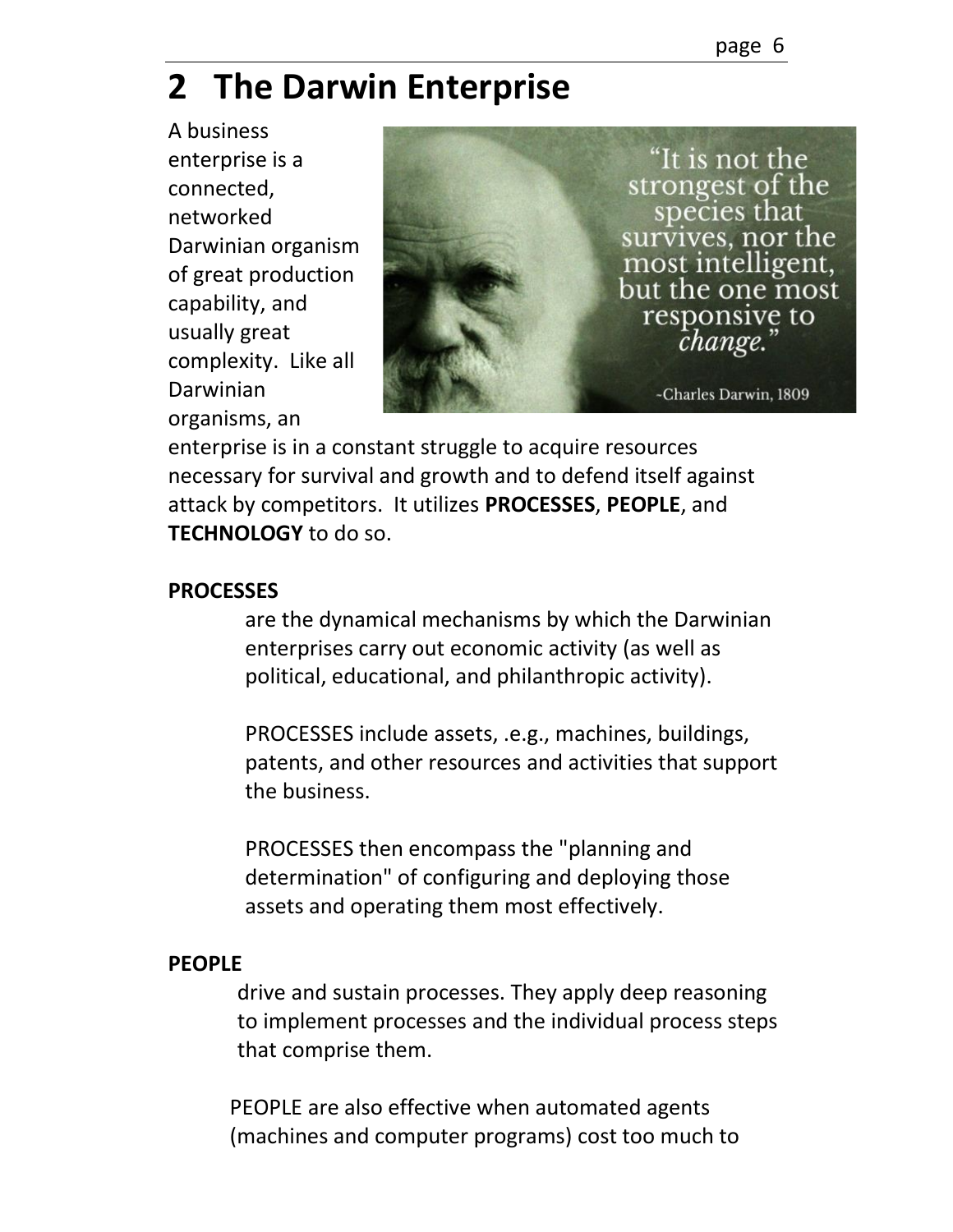perform simplistic tasks where deep reasoning is not required, or specific know-how is not needed.

#### **TECHNOLOGY**

incorporates "know-how" as well as electronic logic (algorithms) that can change/improve the way PROCESSES work and the way PEOPLE interact with those PROCESSES.

The categorizations of PEOPLE, PROCESSES, and TECHNOLOGY are not rigid characterizations. For example, although some managers may view electronic devices as assets that are part of PROCESSES, others may view electronic devices as TECHNOLOGY that are distinct from PROCESS assets.

The boundaries between the groupings are not as important as the interactions among the various constituents of the groups. The interactions are what enable the Darwinian enterprise to react to its environment and they determine how it captures profit and builds return on equity.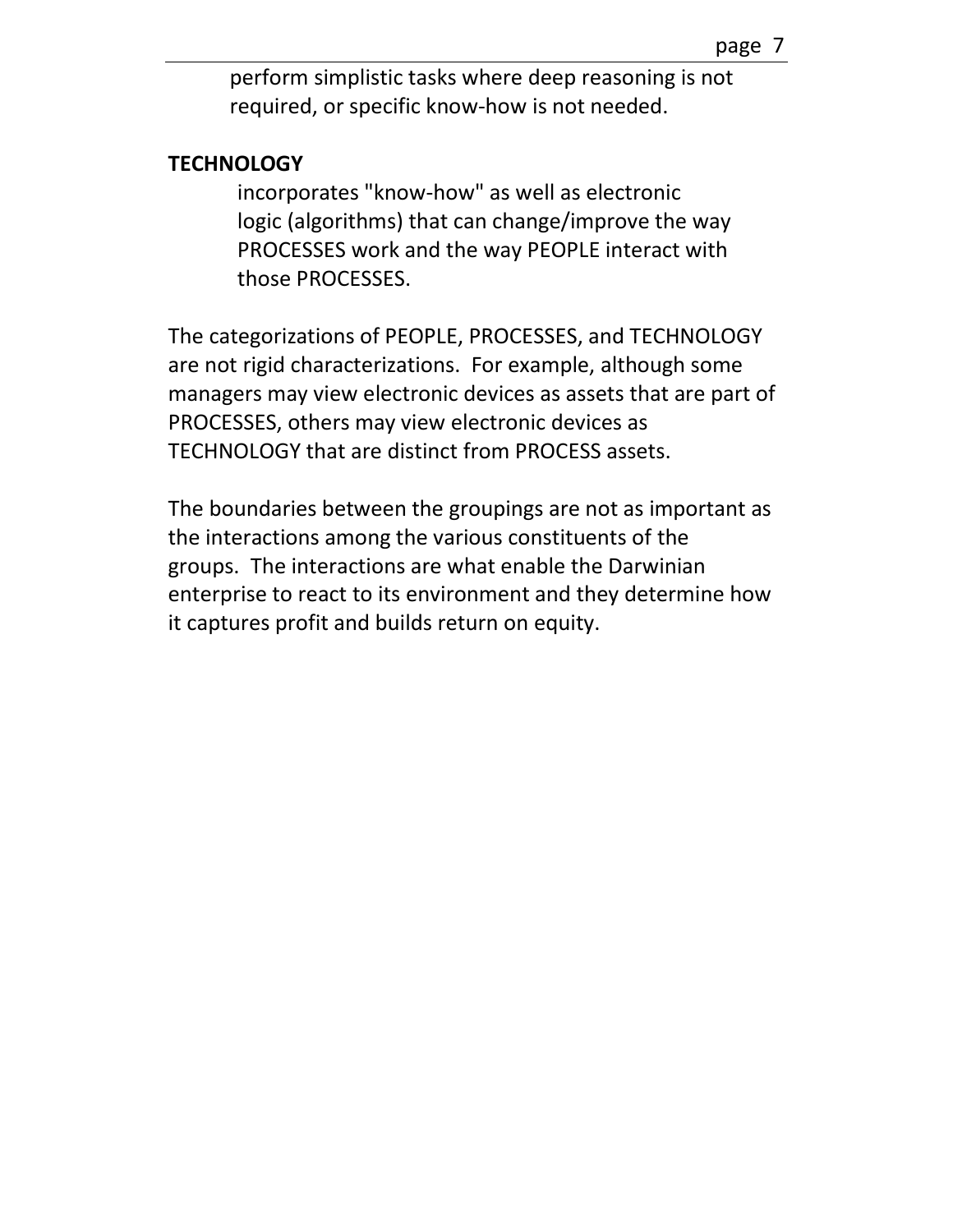#### <span id="page-9-0"></span>2.1 Key Business Scenarios and the Operations Engine

In this section, we discuss several illustrative Business Scenarios against which we can explore various Digital Transformation themes. The core focus of our attention is the operational mechanisms that allow the business to achieve its objectives.

The OPERATIONS ENGINE is a primary enabler of business strategy. It is a good place to start pursuing Digital Transformation objectives. For example, if you have the operational capability to deliver high-quality customer service faster, better, cheaper than your competitors, then you can compete strategically on service. Those virtues can be exalted through aggressive marketing. You can win and retain customers by outperforming competitors on key measures of responsiveness.

## <span id="page-9-1"></span>2.2 Market and Operations

Many business challenges can be met and optimized by focusing on just the MARKET and BUSINESS OPERATIONS. Managers can tune strategy and tactics to maximize profit across these two domains. We indicate this by the schematic below:



This is the simplest scenario. Nothing could be more straightforward. If you satisfy the market, you win. But if you fail to satisfy the market you lose. Competitor can't attack you because you have a lock on your niche (e.g. a baker goods chain offering Swiss delicacies local competitors can't possibly match).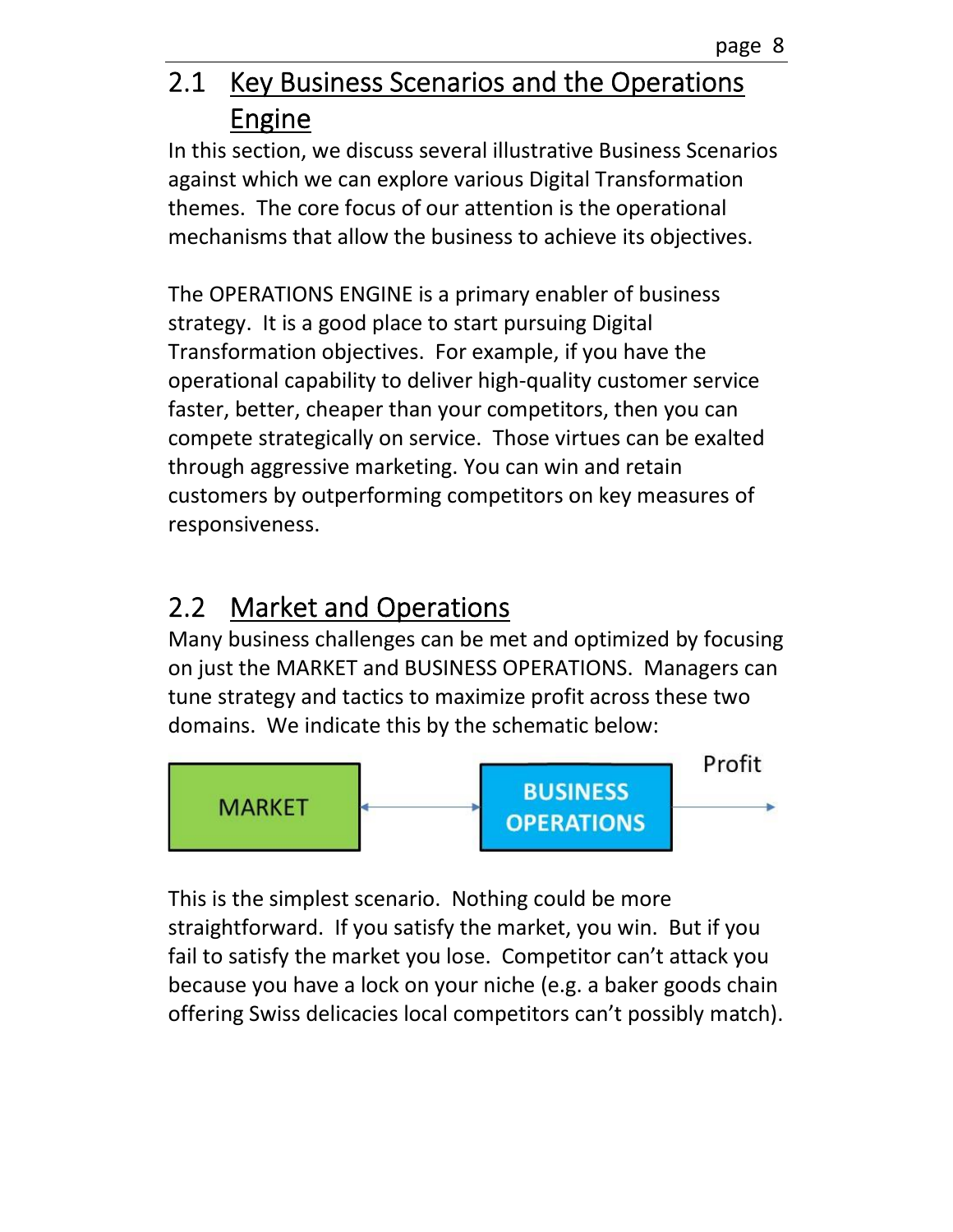### <span id="page-10-0"></span>2.3 Competitors, Market, and Operations

The optimization figure above is generally enough to ensure sustained high profits if the business's products and services are superior in the marketplace, and competitors are weak or have operations engines that perform poorly.

But competitors can be clever. Some are willing to buy market share through pricing moves that can motivate an appreciable number of customers to switch to their products and services. In that case, the following scheme gives a better idea of what we need to optimize.



Expert competitors can greatly complicate the management challenge. The operations engine must not only provide a basic level of high performance but also needs to turn in better results than any competitor. Competition drives a constant cycle of improvements to increase profits and counter moves that constantly change market price points and customer demands for features and vendor responsiveness.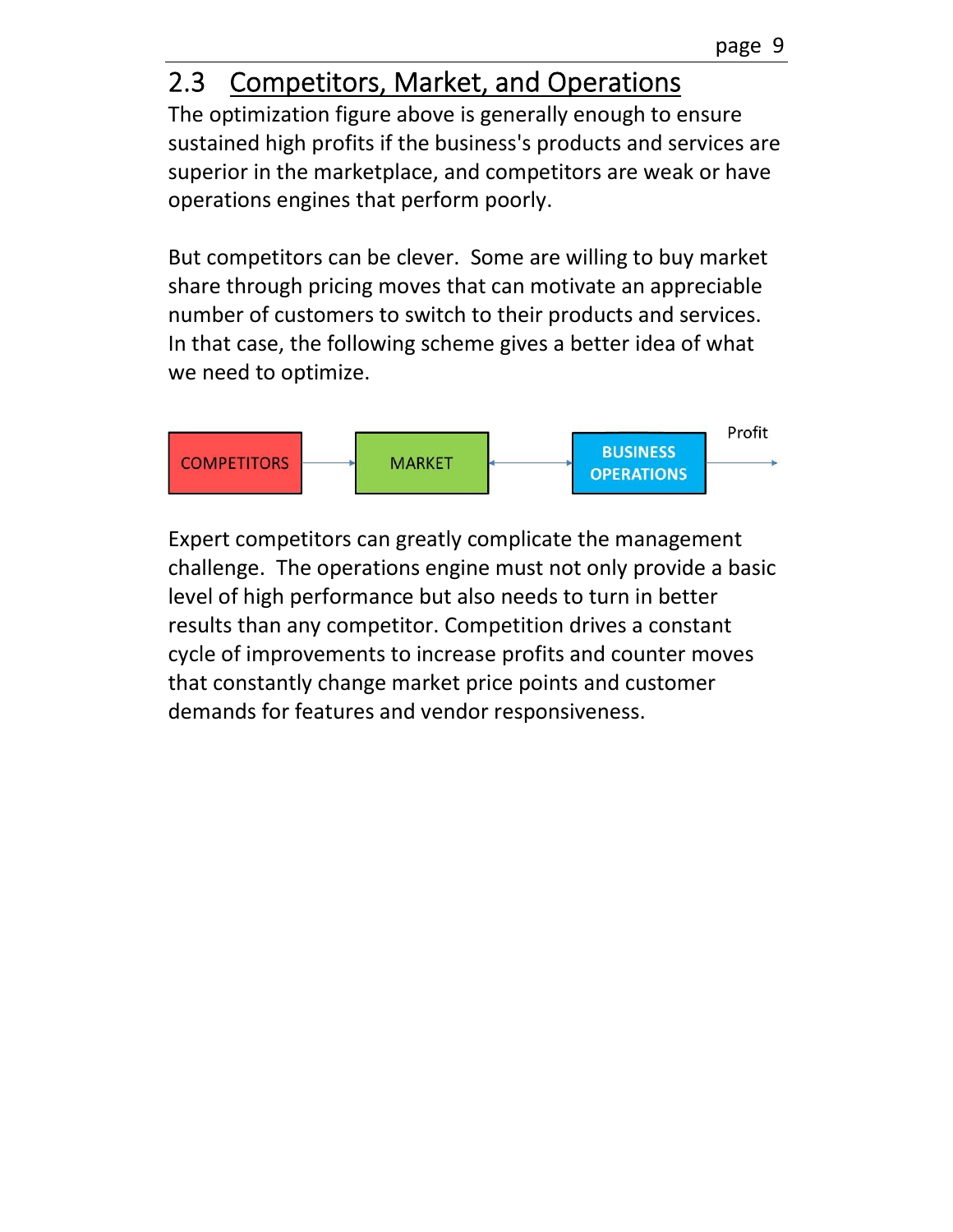### <span id="page-11-0"></span>2.4 Adding Vendors, Investors, and Regulators

But the story does not stop there. Depending on the industry there may be critical integrations necessary with vendors. There may also be demanding regulatory constraints. And most importantly for companies with growth ambitions, investors may bring their rule books that impose stringent performance requirements – they are looking for home runs and standout execution that go well beyond merely being adequate.

All these factors lead to the optimization problem in the figure below.



#### **The Digital Platform**

Meeting these kinds of business challenges requires that the OPERATIONS ENGINE needs to be supported by a DIGITAL PLATFORM that interacts with the REAL WORLD. The Digital Platform incorporates a LIVE MODEL of the business. The Digital Platform is connected to the real world through people, machines, and links to other Digital Platforms.

The Digital Platform is not a passive mechanism. It can sense and react to real-world events. It can issue instructions, take direct actions, and cause indirect action.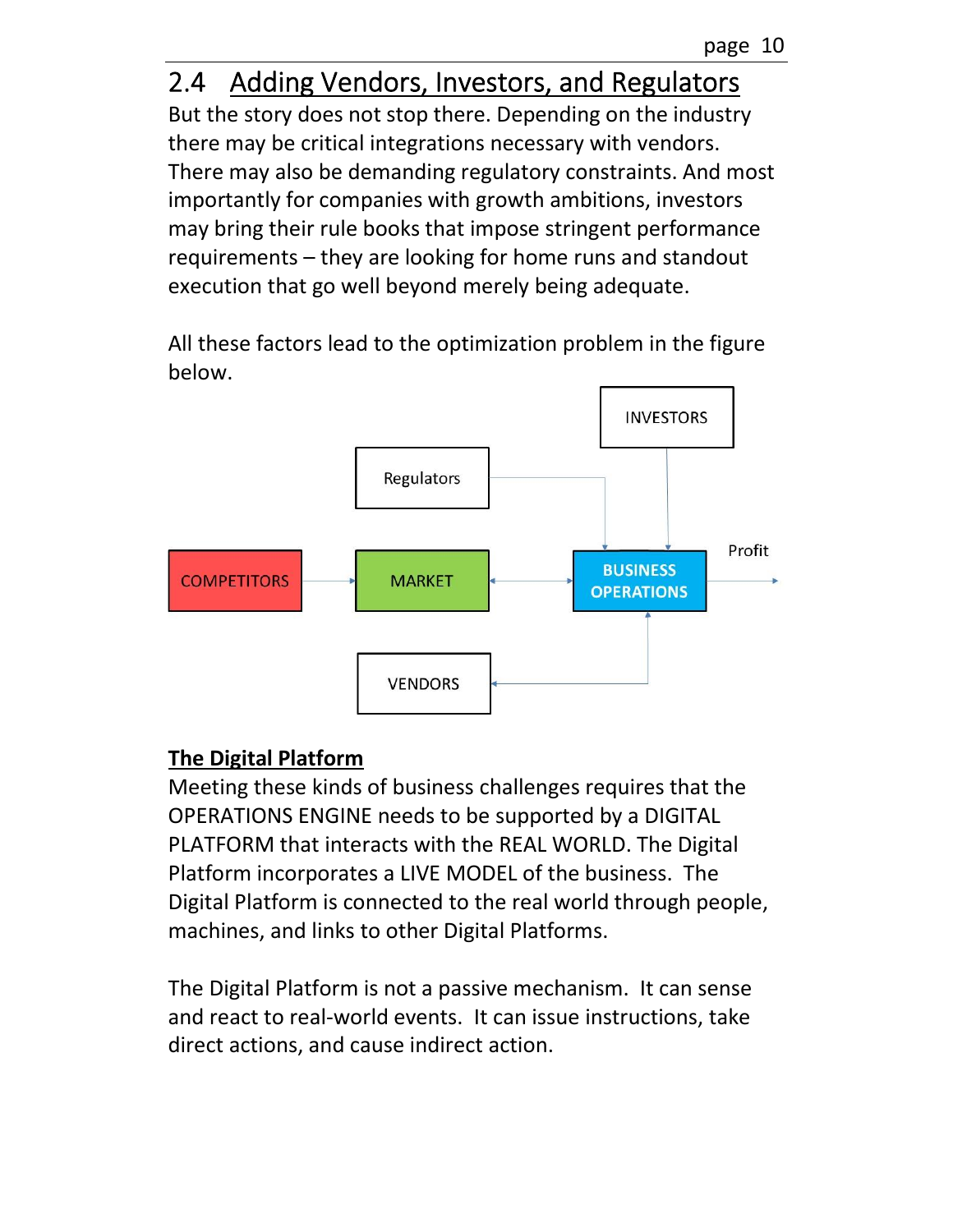# <span id="page-12-0"></span>**3 The Digital Platform**

A Digital Platform is necessary to solve business optimization problems like the ones in the previous section. Without such a platform the problems are too complicated, messy, and slippery to manage using manual methods.

The Digital Platform is defined by the total collection of logic, data, and interfaces (of all sorts) established by Digital Components. It represents, supports, and contains the important elements of the business.

It encompasses both regular operating functions as well as less repetitive, or single-use business capabilities. Digital Platforms can be complex. Often, they consist of a disjointed mix of software technology stacks, architectures, and applications that are quite heterogeneous, and which only rarely align well.

#### <span id="page-12-1"></span>3.1 Operating Functions

Operating functions are composed of Business Components. Such Components are managerially controllable elements:

- collections of **people**,
- the **plans** the people formulate,
- the **decisions** they make,
- the **activities** they carry out,
- and the **results** they achieve.

Central to the structure, function, behavior, and operation of each Business Component is a kernel of technology: the digital components.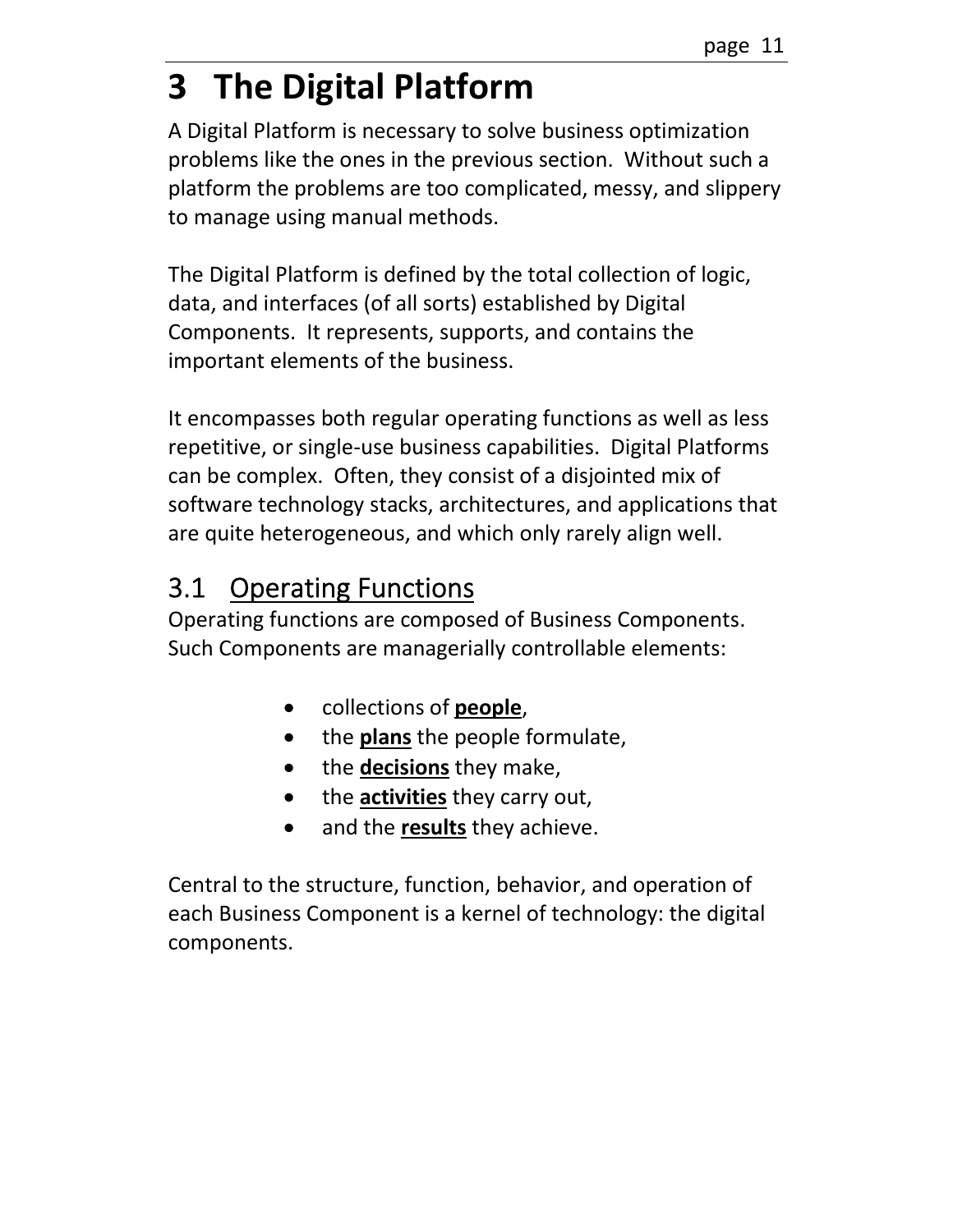

A GENERAL BUSINESS COMPONENT

## <span id="page-13-0"></span>3.2 What Constitutes the Digital Platform?

Each Business Component depends on functional capabilities as well as provides functional capabilities to others. These capabilities are embedded within a structural framework, a platform that integrates human actions and digital actions. Digital actions are best employed when they are in "reusable" form and able to cover a range of requirements.

Each such action uses an apparatus which contains a kernel of "technology", problem-solving logic mechanism that is sometimes hardware, sometimes software, sometimes both. For each Business Component, the technology kernel participates in an underlying digital framework.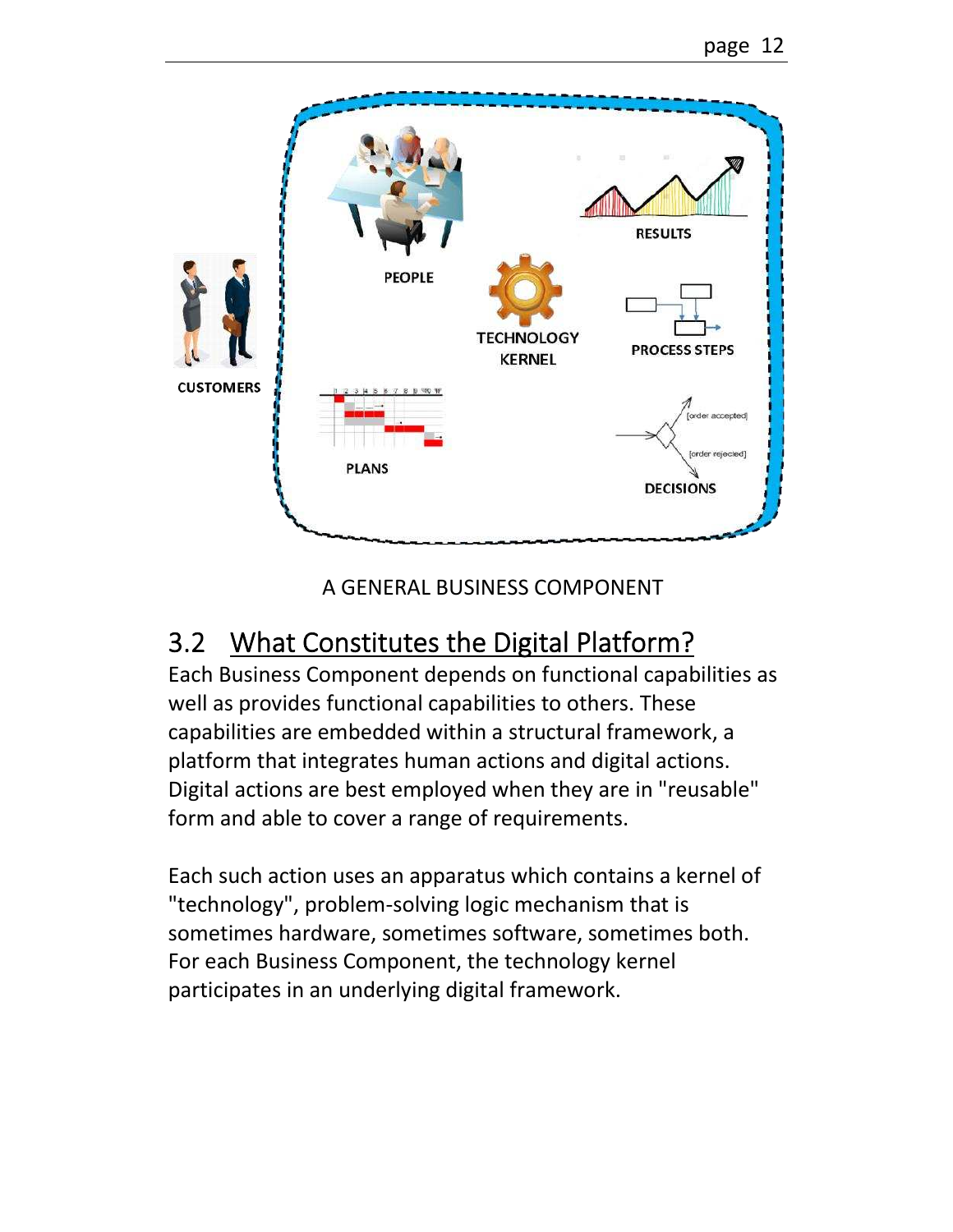

The integration of these individual technology kernels constitutes the Digital Platform.

The Digital Platform is not a single monolithic construction. Rather, it is a federated ensemble of many separate computational resources. Together the combination comprises the aggregate and multi-faceted Digital Platform.

#### **The Story Continues**

Please visit [www.ms-strategies.com](http://www.ms-strategies.com/) to download more of our Digital Transformation publications and related material.